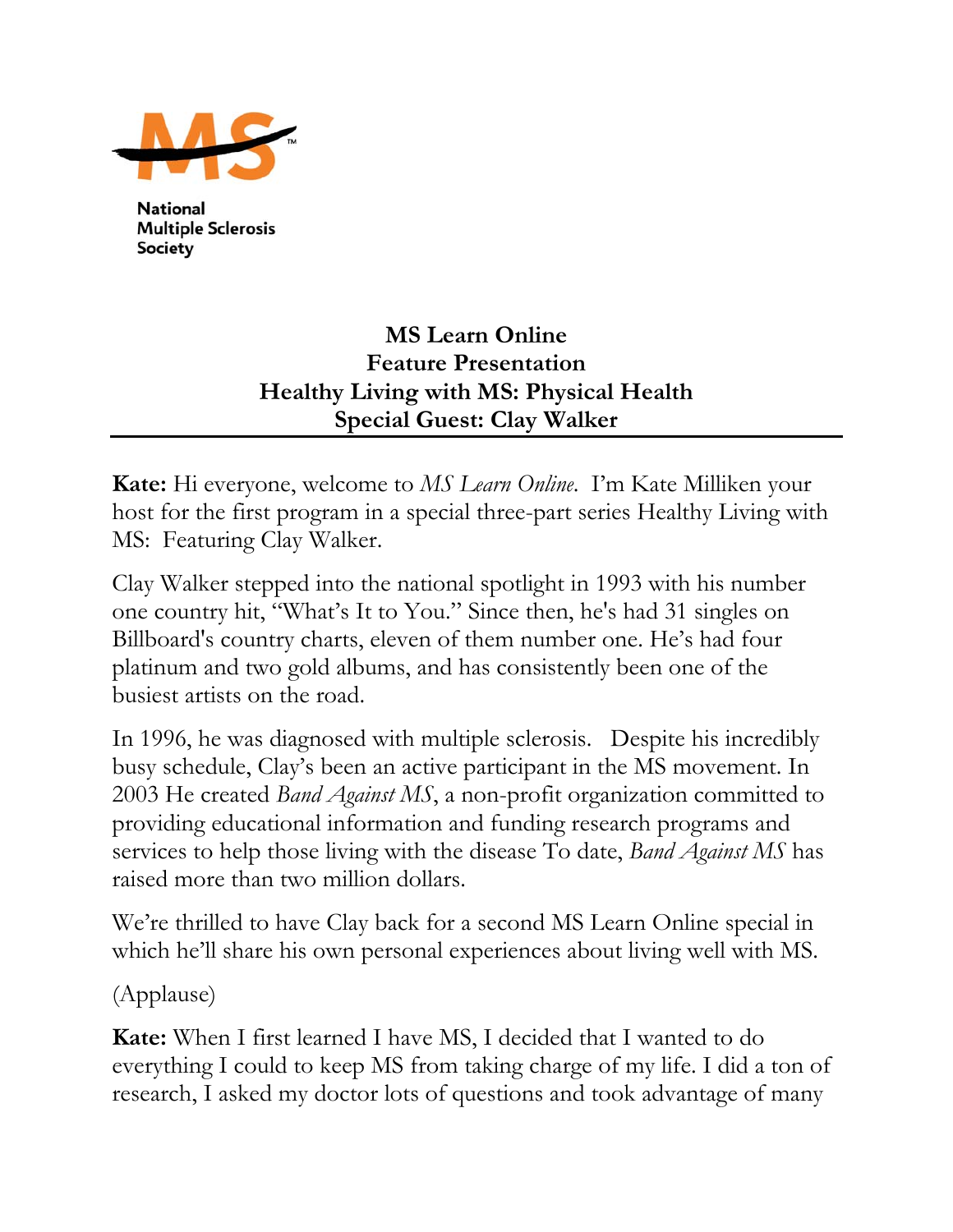of the resources that are available through the National MS Society. But I also get plenty of information and inspiration from people who are living incredibly full and rewarding lives despite their MS. And Clay Walker is a great example. Through his everyday actions and attitude he has made adjustments that have helped him keep MS off "center stage" in his life.

In this series, we'll focus on three topics and ways we all can make adjustments to live healthier and happier lives with MS: Taking care of our physical health, maintaining our emotional health, and how to manage MS while maintaining balance in our daily lives.

Also joining us in our discussion is Dr. Rosalind Kalb, a clinical psychologist and the Vice President for the National MS Society's Professional Resource Center.

I'd like to extend a special welcome to members of our studio audience here with us today in Houston, thank you. I'd also like to thank all of you who have sent in questions to help get this webcast off to an exciting start as well as everyone who has logged on to learn more about MS.

Let's begin by looking at the ways we can all maintain our physical health despite having MS. Here's a quote from someone who knows something about staying healthy with MS … former ski champion and proactive MS advocate, Jimmy Heuga.

"I am dedicated to maintaining my overall health so I'll be ready for (a cure) when it happens. But also because it helps me live the best life possible with MS."

Someone else who knows about living the best life possible with MS is Clay Walker. Let's see what he does to stay physically healthy.

**Clay:** I believe you have to take care of your body and I think you have to have a very good outlook and good attitude towards it. I try to ride bikes, as well as riding horses, cutting horses and play golf.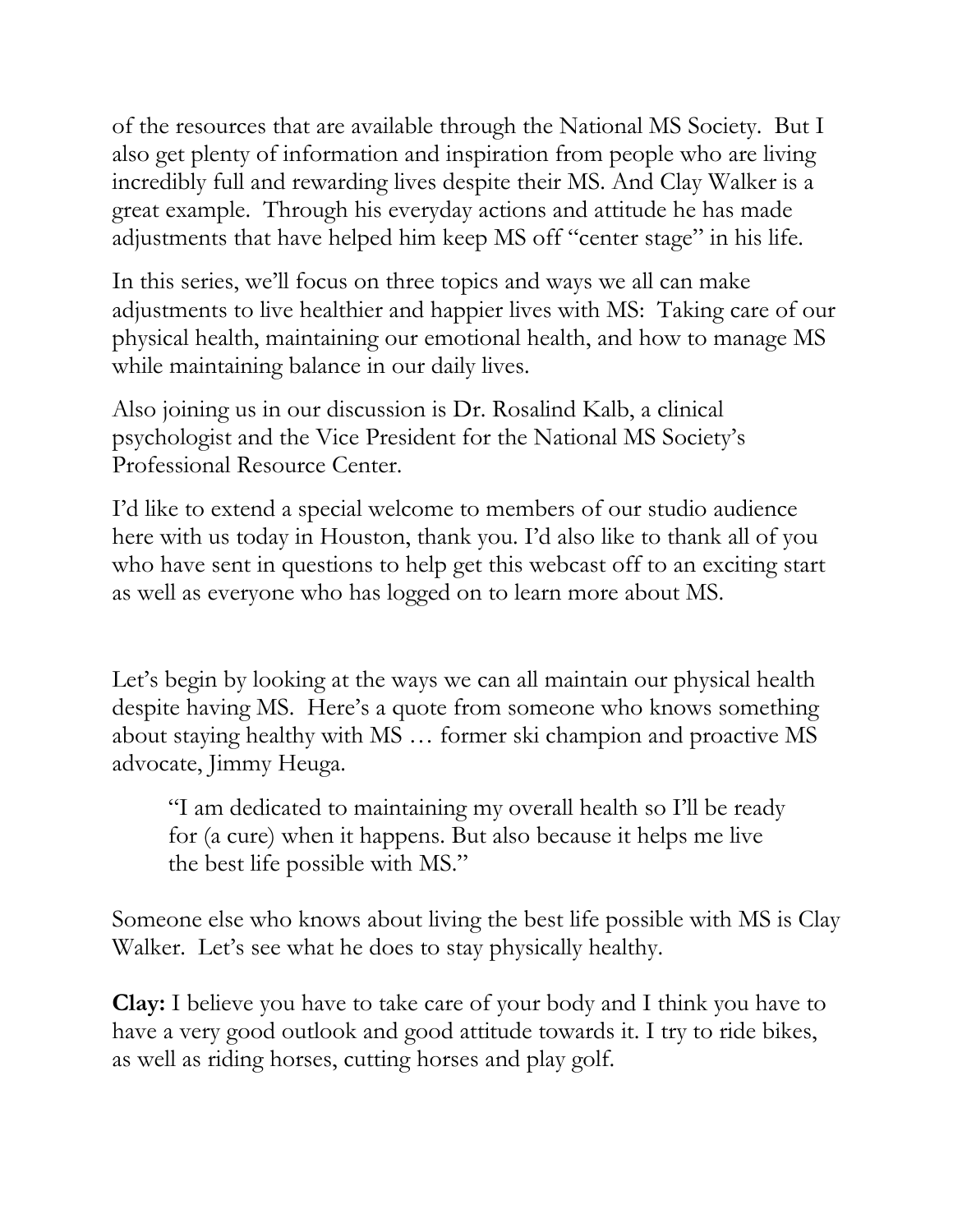I'll try a little bit of everything, I'll try yoga, for the stretching part of it is very fun, my family laughs at me but its, it's a lot of fun to do and I feel , better when I get done. Once I had MS I think I wanted to do more physical activity than before I was diagnosed, I feel like all those physical activities only help strengthen me.

**Kate:** So Dr. Kalb talk to us about the importance of physical fitness and staying active with MS.

**Dr. Kalb:** I think that all of us need to stay physically active and in good shape, because we all feel better. But when a person has MS and is dealing with all the symptoms that MS can cause, particularly that fatigue than can be so draining and difficult. Staying physically fit helps you be in the best possible shape to deal with that. You feel stronger, you're more in charge and you it helps you stay on top of things. So I think it's just incredibly important to stay in good shape because you can be healthy even if you're living with something like MS.

**Kate:** So Clay, besides rocking the charts, tell us about what you do to stay active.

**Clay:** Cheeseburgers! (Laughs) Oh man. I'm an active person, I always have been. I think, I'm probably in better, better physical shape right now, then I was before I was diagnosed with MS. I'm not crazy, overtop about exercising, I do a little bit of it. But I do stay active, on the road with the band I play basketball, we ride those road bikes like Lance Armstrong with the tight britches. And I ride cutting horses', play a little bit of golf from time to time. I really just have fun. I don't look at working out as working. I try to get the garden at home, do the yard. Do things that just keep me moving. It's more fun that way. Its not like, okay I gotta have a regiment, so maintain a pretty good diet, you know I'm not over the top about that either, but I'm more aware then I was before I was diagnosed with MS.

**Kate**: Do you feel that in light of your exercise regiment when you didn't have MS, has it altered as a result of having MS?

**Clay:** Before I had MS I spent a lot of time in athletics. All through high school I played football, but after, after being diagnosed with MS, I did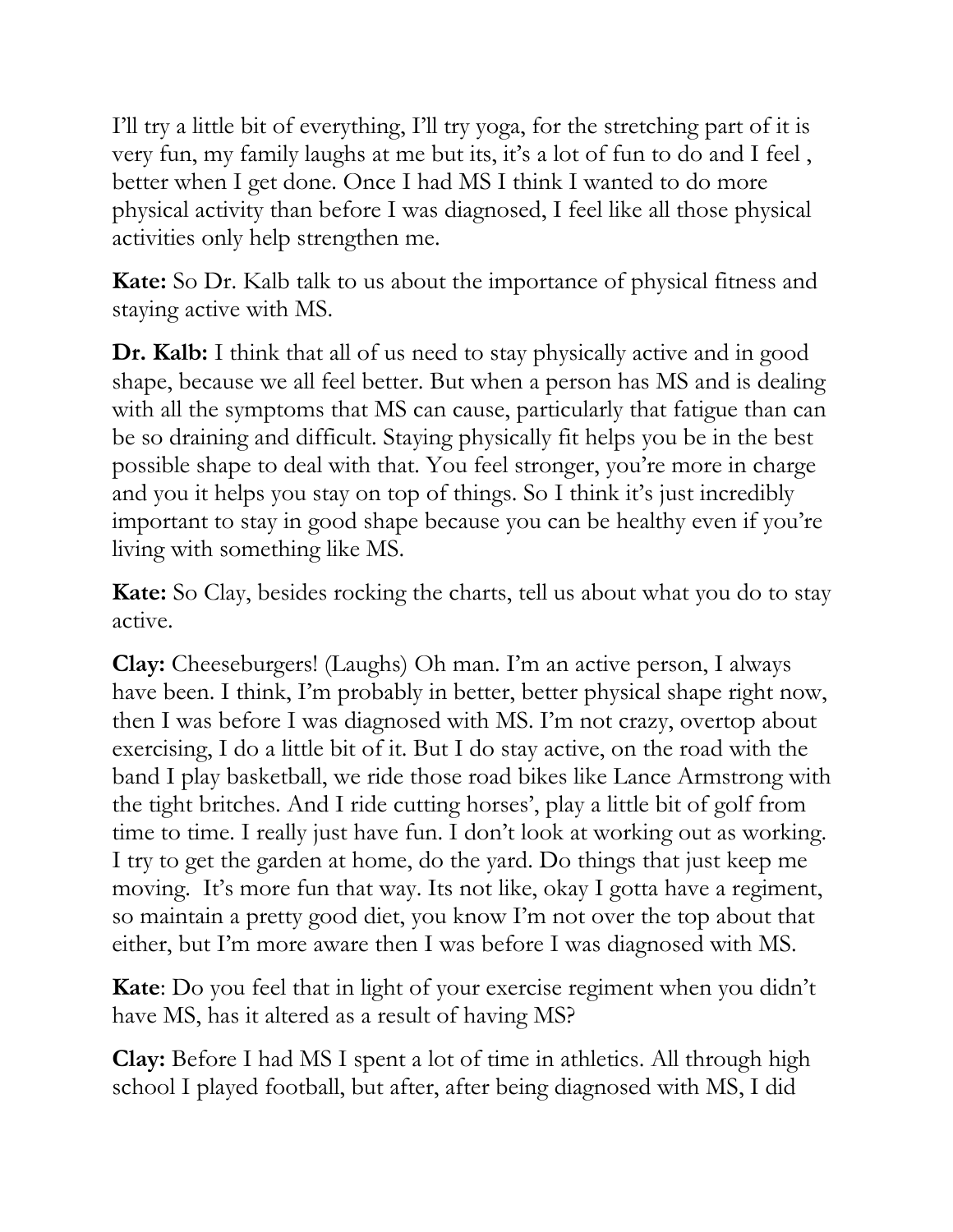start looking at it as something that was necessary and good for me. And enjoying the results of it. So you know when I first started working out after being diagnosed with MS, I had some right leg weakness, which made my gait a little uneven if I would run on the treadmill and so I was embarrassed to go to a public facility and do some of these things. Now, so I started walking privately, then jogging a little bit, kind of a run jog thing and then I built up where I could jog three miles without stopping. I noticed that doing this or riding a bike especially increased the strength in my hip flexor in my right leg and also it increased my range of motion where now I'm normal when I walk .

**Kate:** Let's ask Dr. Kalb. From you're your perspective, talk to me about diets.

**Dr. Kalb:** You need to pick a health regiment that you enjoy and that is realistic and that you can maintain. The diet that we recommend for people with MS is the same low fat, high fiber diet that's recommend for everybody in the population. To maintain your weight, and healthy heart, there are some supplements out there that people with MS want to try. There's some evidence for example, for the omega 3 and omega 6 fatty acids that they may help people with MS. We know there is a lot in the literature these days about vitamin D, and how we all need that for bone health. And it may also be helpful to MS. The problem is that we don't have exact data to tell us how much of anything is good, or safe or effective. So my general recommendation is to stay with that balanced diet, and if people want to try supplements of any kind, just to be sure that they discuss it with their physicians ahead of time, because some of these can interact with your immune system or with other medications that you're taking in ways that are not good for you. So it's always to check it out.

**Kate:** Dr. Kalb go back to the physician comment that you made. In the most recent issue of *Momentum* magazine a survey indicated that 67% of the readers saw their primary care physician more than once a year. So how important is it for people with MS continue to go to their primary care physician?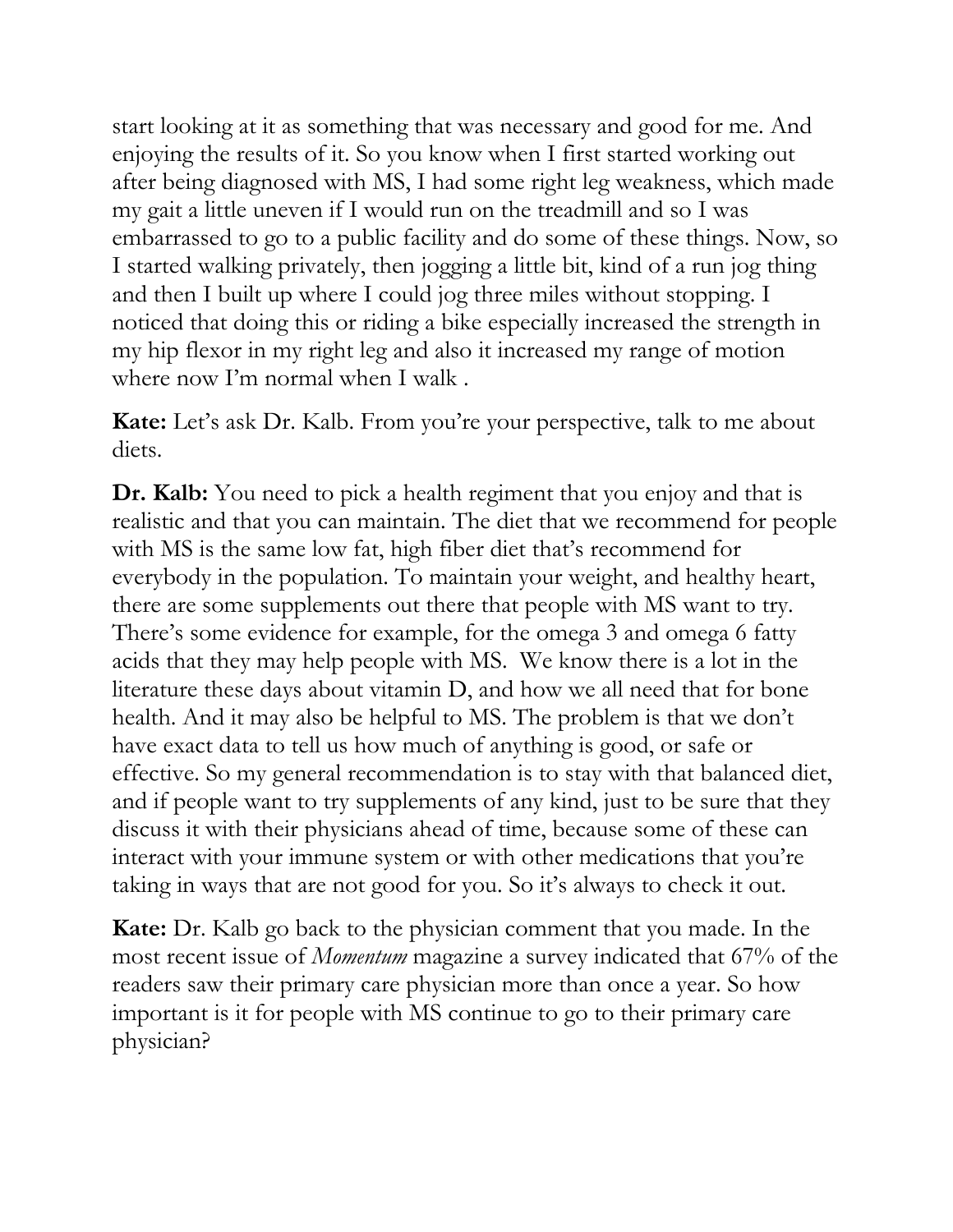**Dr. Kalb:** I actually think it's incredibly important because the neurologist who's treating the MS is really focused on MS care. That's his or her expertise and in that relatively short doctor visit that we're all familiar with these days, there simply isn't time for the MS doctor to focus on all the other aspects of health. And while somebody who has MS may feel that's more than enough for anyone person to handle, the fact is, having MS doesn't protect people from all the other things that all of us get like heart disease, or cancer or stroke. So it's important to check in with that family Doctor, general practitioner once a year to make sure you're getting the preventive healthcare that you need. And all the tests that are appropriate for your age, so I really advocate that people maintain that solid relationship.

**Kate:** Let's actually go to the studio audience, to Suzanne. Suzanne, you have the question, hi.

**Suzanne:** What I was gonna ask you is, I know you that were playing in a Golf tournament and everything, when you work out are you heat sensitive?

**Clay:** Not at all. As a matter of fact I'm cold sensitive. But in the heat is where I perform the best it's just the craziest thing.

**Suzanne:** So what happens when it's cold?

**Clay:** I'll get a little stiff and my muscles feel stiff, so before I start walking I have to stretch a little bit then I can walk just fine.

**Suzanne:** So when you're on stage performing...

**Clay:** Oh that's my best.

**Suzanne:** I was gonna say. So you don't have to find a way to lean or sit on something?

**Clay:** No, it seems like, you know. I actually have better physical ability and range of motion when I walk off the stage then I do walking on stage. And hot showers, I love them. Cold it's the exact opposite for me. But I guess, that's why MS is so special because it does affect a lot of us in different ways. But I've heard from most people heat, affects them drastically.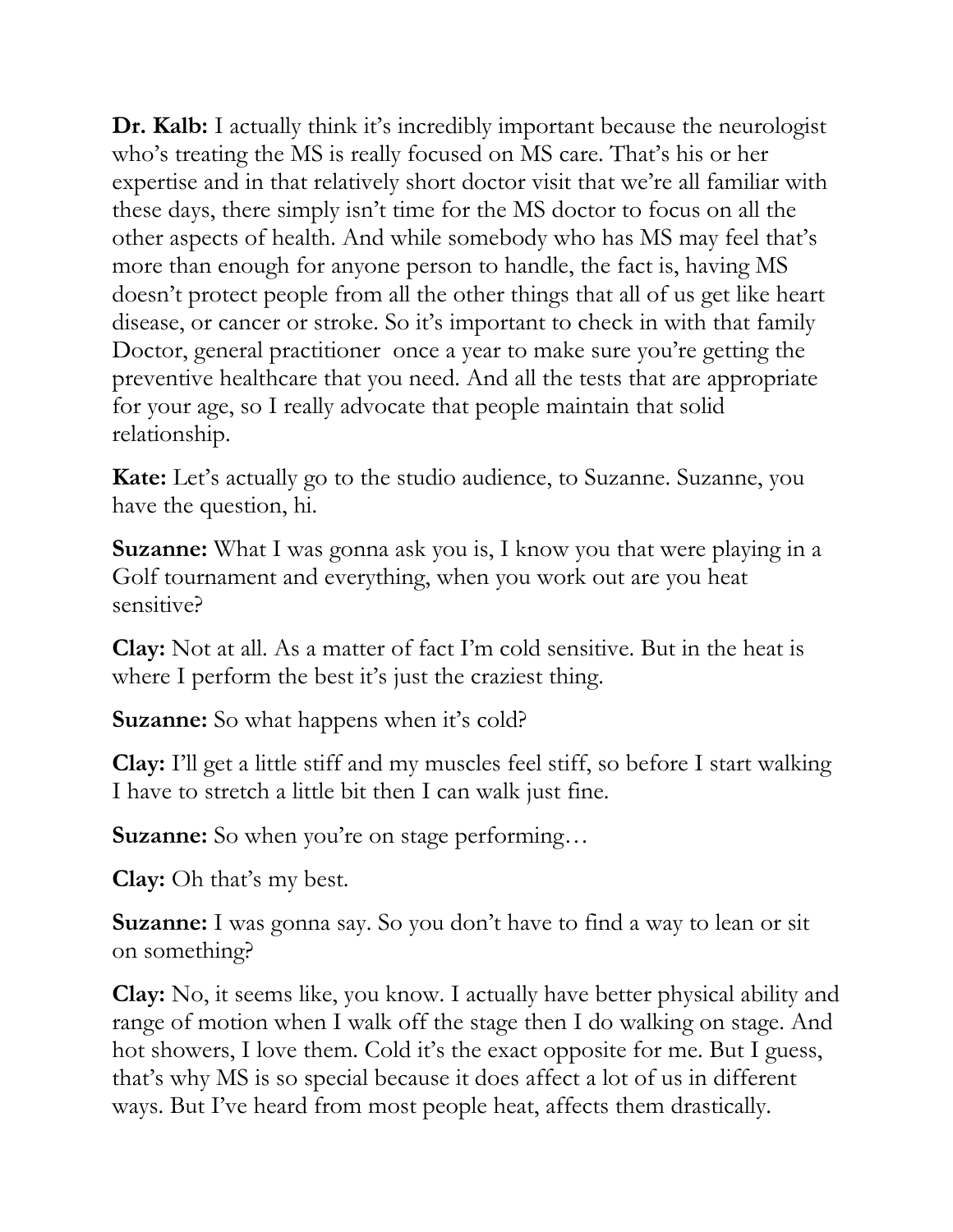**Kate:** I love the fact that you call MS special.

**Clay:** Well it is… (Interrupts, laughs)

**Kate:** Now we're going to go to Fran.

Fran: I thank you for all your efforts that you're doing for us, it's really really special. Are there any types of food that are more beneficial, that can improve your cognitive ability? I know addressed Omega 3 but is there anything you can introduce into diet that might help as well?

**Dr. Kalb:** I don't think that we know of anything that can improve cognition, I think that may be a very personal thing for you, certainly we like the diets that have a lot of fish in them, have the Omega 3 fatty acids, but I don't think we have an answer to brain food, which we all need, but I don't think there is an answer yet.

**Fran:** I am also riding the MS 150 this year and I also did it three years ago, which was 35 years was the last time I have been on a bike, but I'm going to ride on the tandem and am so delighted.

**Clay:** Did you say 35 years ago, wow!

**Fran:** And now I'm back on a bike

**Kate:** Good for you congratulations.

**Fran:** So don't limit yourself, I really appreciate you saying that, because we can do more than we think can and…

**Clay:** Yes, I agree with you, I agree with you.

**Fran:** Thank you.

**Kate**: Dr. Kalb, can you summarize some tips for maintaining good health for the audience?

**Dr. Kalb:** Sure I think for all of us with or with out MS we really we want to maximize our health with a healthy diet, exercise that is enjoyable and fun, activities that are meaningful, paying attention to our mood, because mood can really be affected in MS do we need to make sure we pay